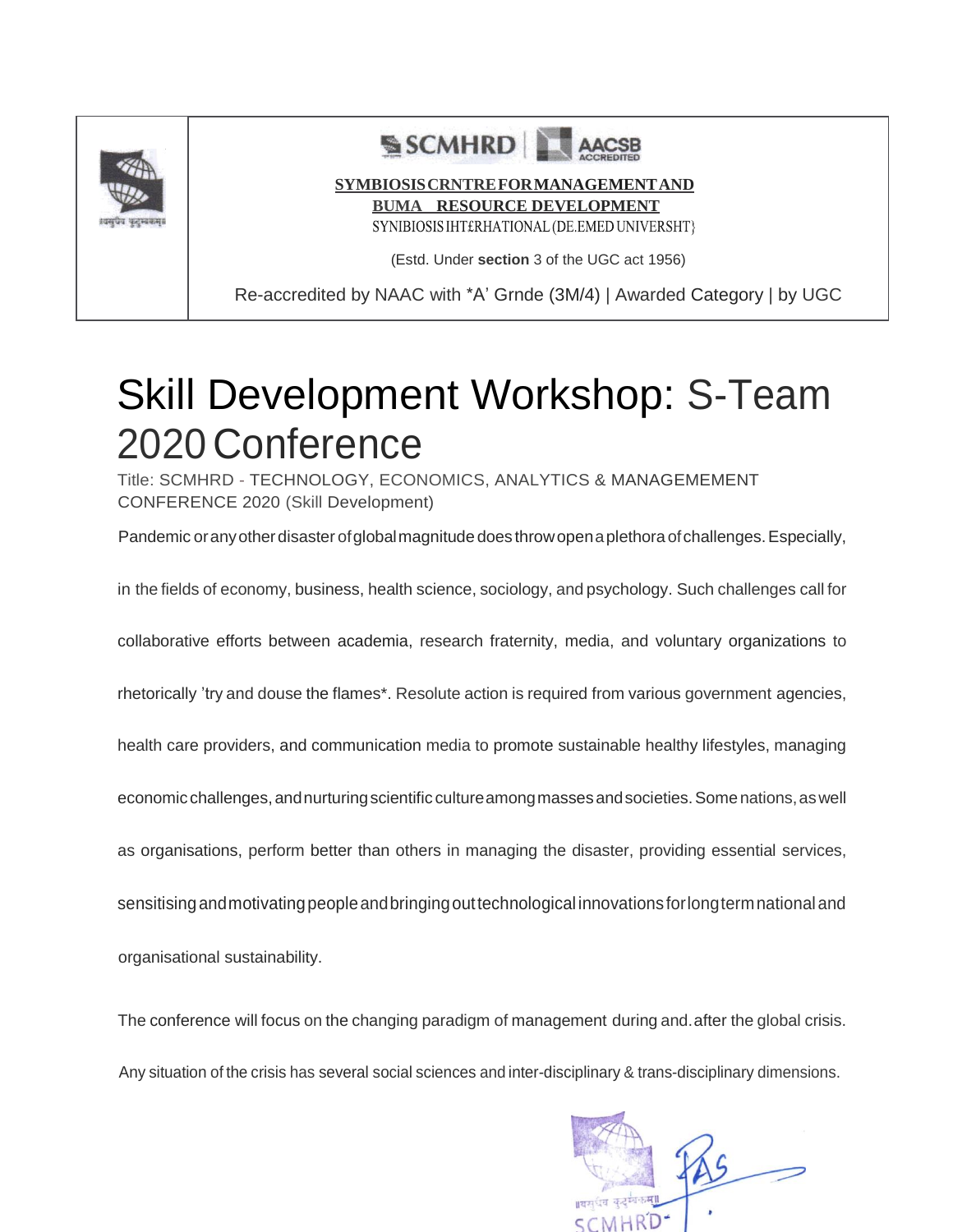

### **S-TEAM 2020**

### **SCMHRD- TECHNOLOGY,ECONOMICS, ANALYTICS & MANAGEMENT CONFERENCE 2020**

**17th to 22nd August, 2020**



### **Conference Theme**

**"Changing Paradigms ofManagementduringand afteraGlobal Crisis"**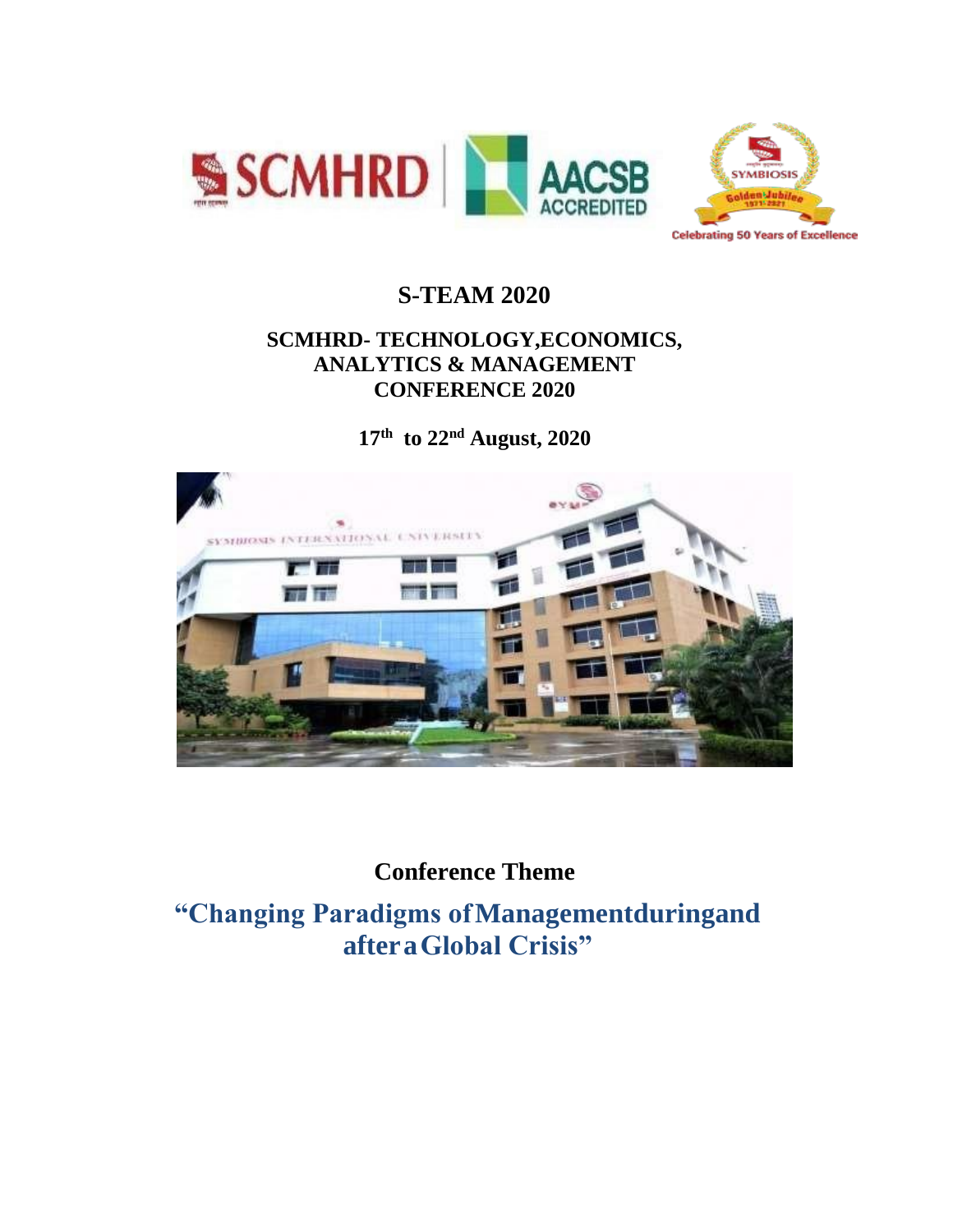#### **About SCMHRD:**

SCMHRD, established in 1993, is a premier institute honing world-class leaders and entrepreneurs. It features in the elite list of B-Schools to have been accredited by the Association to Advance Collegiate Schools of Business (AACSB). The elite brotherhood has only fourteen B-Schools from India and a mere 5% of the total B-Schools across the world. SCMHRD's MBA programme is one of the most prestigious in India. SCMHRD specializes in producing quality talent in the fields of HR, Marketing, Finance, Operations, Infrastructure Development and Management, Business Analytics. Ably supported by a robust curriculum featuring massive experiential learning opportunities to equip the students with the applied orientation of thoughts into action in the real world. The research focused approach of SCMHRD also helps in this direction. Wherein, the quest for a deeper understanding gets etched in the DNA of every SCMHRDian.

Apart from academic excellence, SCMHRD also focuses on equipping the students with the functional and technical know-how of skills and competencies that arein practice in the corporate world at any given point in time. It also provides opportunities to develop their leadership and entrepreneurship skills through various student activities and institute initiatives. SCMHRD has partnerships with National Entrepreneurship Network (NEN) and Symbiosis Center for Entrepreneurship & Innovation (SCEI) to help foster and nurture the spirit of entrepreneurship amongst its students.

#### **Scope of the Conference:**

Pandemic or any other disaster of global magnitude does throw open a plethora of challenges. Especially, in the fields of economy, business, health science, sociology, and psychology. Such challenges call for collaborative efforts between academia, research fraternity, media, and voluntary organizations to rhetorically 'try and douse the flames'. Resolute action is required from various government agencies, health care providers, and communication media to promote sustainable healthy lifestyles, managing economic challenges, and nurturing scientific culture among masses and societies. Some nations, as well as organisations, perform better than others in managing the disaster, providing essential services, sensitising and motivating people and bringing out technological innovations for long term national and organisational sustainability.

The conference will focus on the changing paradigm of management during and after the global crisis. Any situation of the crisis has several social sciences and inter-disciplinary & transdisciplinary dimensions. Some of the key themes of this conference are:

#### **Track 1: Managing Physical, Economic, and Social Infrastructure during a Global Crisis.**

Inadequate health infrastructure is responsible for holding back the fight against COVID-19 and any such global crisis in underdeveloped and developing countries. Though it's timing, severity, and ultimate strain remains a mystery; a pandemic of such magnitude tests the critical infrastructure of developing countries and the world. For example, power cuts of Nigeria or the water shortages that currently afflict Harare and Bulawayo. The same is true for fast-growing regions of Latin America and many other parts of Asia. Therefore, deploying efficient and effective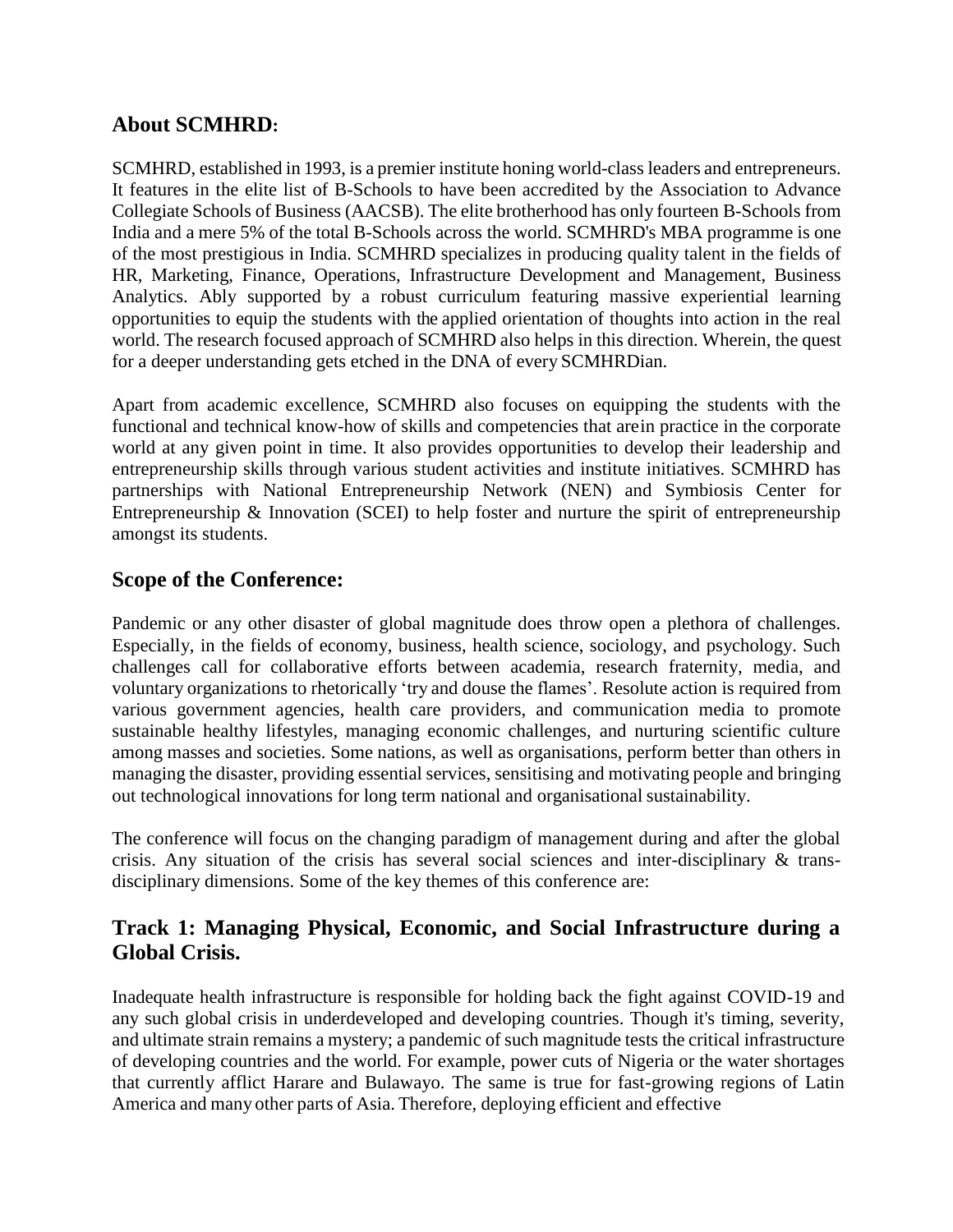infrastructural solutions with limited resources is not only a challenging task but also a key-enabler for the developing countries to come out of COVID-19 like pandemic. However, the major question here is - what kind of infrastructure is actually needed? Developing countries are building new infrastructure in anticipation to meet the needs of their present and future generations. It needs to be ensured, that these eventually meet peoples' aspirations within an altered but sustainable and socially acceptable ecological framework. In fact, every society should be allowed to make its own decisions, in accordance with its own preferences. Insofar as they do not have a negative impact beyond their borders.

This track tries to address and mitigate the effects of a pandemic by learning from the past and implementing smart and intelligent infrastructure for the future. This track tries to address energy and sustainability issues pertaining to the infrastructure domain. Papers are welcome from quantitative as well as qualitative research methods domain along with mixed-method studies. Provided, these are all previously unpublished, original piece of work on the following issues, but definitely not limited to:

- Financing health infrastructure
- Developing Smart Urban Infrastructure Assets
- Infrastructure Analytics
- Infrastructure Asset Management
- Public-private partnerships in Health Infrastructure: Need for a big push
- Life cycle risk management of Infrastructure projects
- Challenge of effective contracting for infrastructure projects
- Low Carbon Infrastructure
- Managing risk of Force Majeure events

### **Track2: Managing Changes in Behaviour, Thinking, and Experiences of People during a Global Crisis.**

Change is inevitable and probably the only constant in the mortal world. Sometimes it can be favourable - fuelling immense growth opportunities. While on the other side of the spectrum, it can be agonizingly inclined towards loss - business and/or personal. Often the toughest changes to be cognizant and adapt to, are the ones that can neither be pre-empted nor controlled. Economic recession, global pandemic, or a major disaster with massive collateral damage may top that list. Coming to terms with such changes can be very difficult. Any disruption or even a threat to that direction may sizably impact the behavior, thinking, and experience of people. However, the experience of the same can be regulated by the reaction and attitude of the people involved therein. Due to the recent pandemic, the enforced shift to remote working, consuming, and socialising is bound to fuel a further shift towards virtual activity in other aspects of human life as well. Which in turn, may perpetually alter the ways of communication concerning learning, working, transacting, and consuming.

Papers are welcome from quantitative as well as qualitative research methods domain along with mixed-method studies. Provided, these are all previously unpublished, original piece of work on the following issues, but not limited to: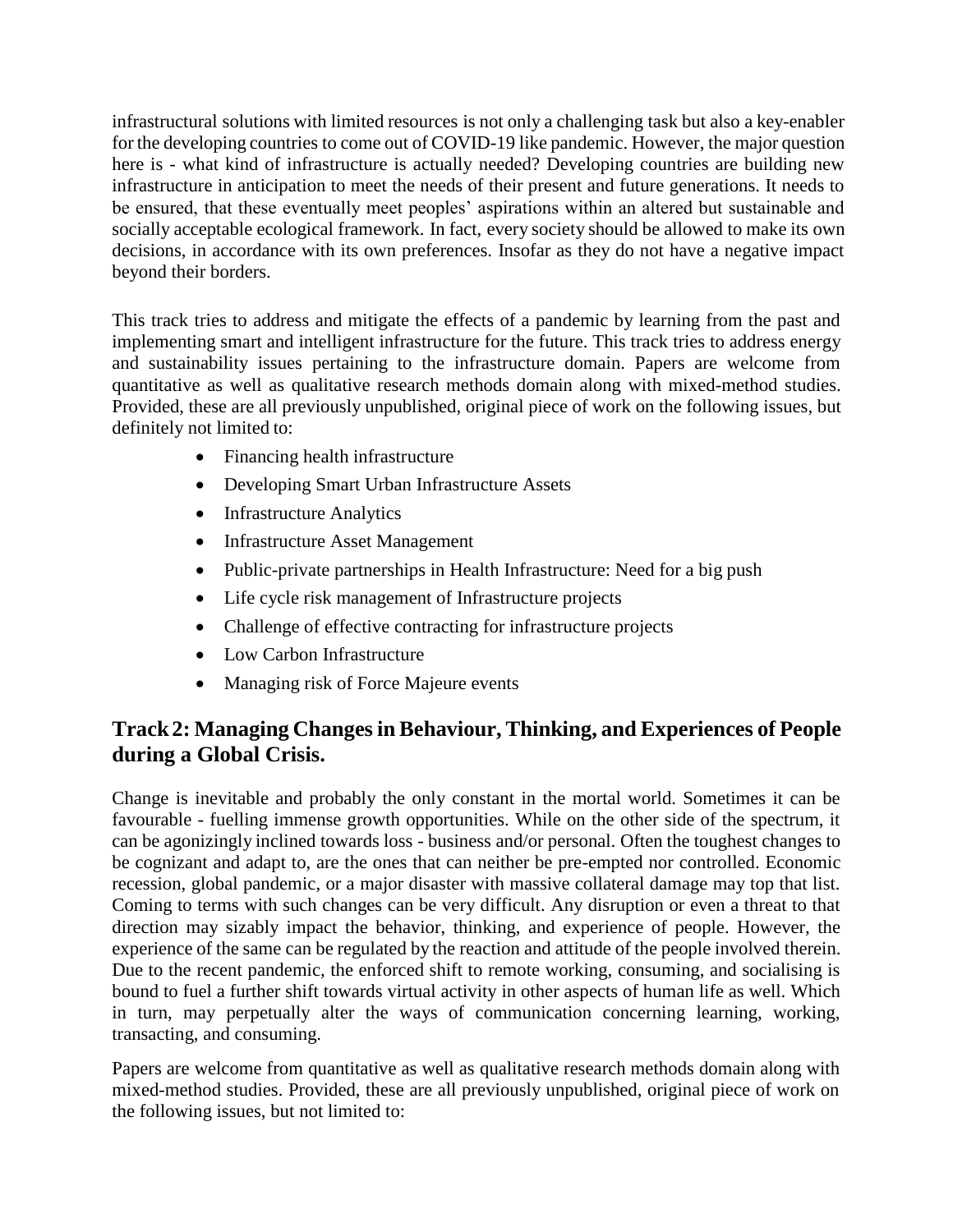- Leading through change
- Learning & development in VUCA times
- Talent management
- Performance management during troubled times
- Managing employee experience
- Employee engagement
- Managing HR risks during global crises
- HR innovation and future of work
- HR Analytics
- Organizational Behavior, groups and structure
- Psychological wellbeing and issues at work

#### **Track3: Sustainable Corporate Financial Performance, Financial Markets and Institutions during a Global Crisis.**

Global financial markets, institutions and firms have observed many crises in the past. Having learnt its lessons, they have adequately adapted themselves to face similar eventualities in the future. Some of those crises were systematic and impacted the whole world. Whereas, some were specific to firms, institution and markets. These crises often end up causing financial markets to crash, generate high volatility, and lead to corporate failures owing to financial instability. Sometimes, even to the extent of raking up scandals due to inability of the leadership to efficiently manage the crisis. However, financial markets have never ignored the contagion effect. Post the global financial crisis of 2007-08, markets and institutions brought about many changes. Their preference to trade on the path of sustainable financial performance lead to: the formation of BASEL III guidelines, socially responsible investing, impact investing, digitization of financial institutions, payments & settlements and stringent corporate governance norms.

A global pandemic in the shape of Covid -19 erupted as a "black swan" event. It went on toaffect all markets simultaneously; thereby collapsing economies irrespective of their nature and status (developed, developing/emerging or under-developed) and shook the very concept of open and free trade.

This track aims to help researchers and policymakers understand the performance of firms, markets, economies and institutions in the light of such extreme crisis situation. Papers are welcome from quantitative as well as qualitative research methods domain along with mix method studies. Provided, these are all previously unpublished, original piece of work on the following issues, but definitely not limited to: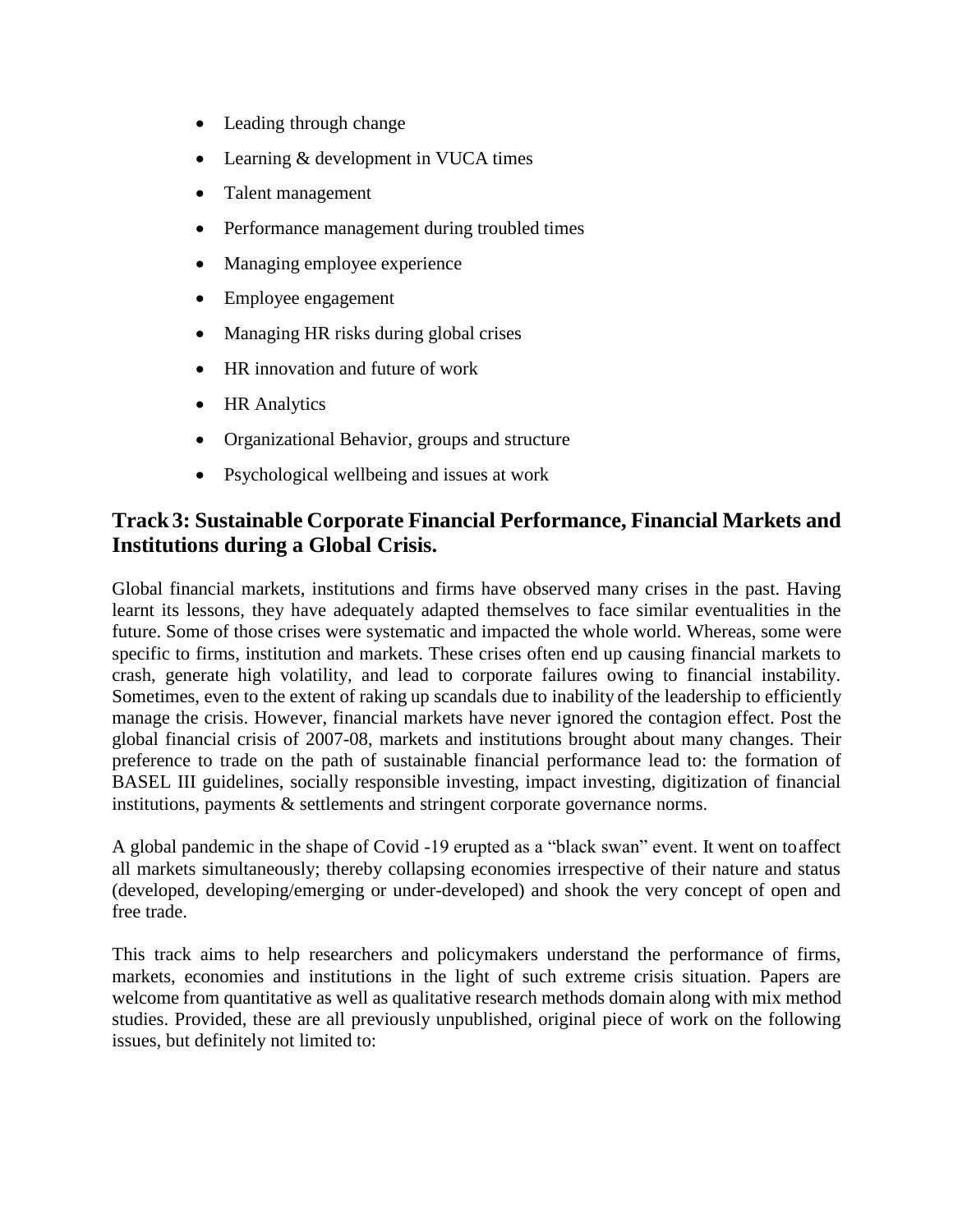- Financial Markets and Institutions
- Corporate Sustainable Financial Performance
- Corporate Governance and Corporate Disclosures
- Economic and Social Impact of Global crisis
- Disruptions in financial markets and institutions in form of Artificial Intelligence (AI), Block-chain, Crypto-currencies
- Behavioural Finance and Technical analysis aspects of Markets
- Statistical and Econometric Modelling on Financial Markets to predict crisis
- Novel practices adopted by Financial Institutions and markets
- Asset pricing
- Financing infrastructure projects

#### **Track 4: Supply chain, Analytics and Information technology**

In this era of disruption and the resultant lockdown and social distancing norms due to COVID-19 across the world, technology has become central to management education and practice, more than ever. Supply chain management, Information technology, and analytics are playing an ever more important role in understanding and managing businesses better. By focusing on risk assessment, mitigation, and detection of early warning signals. In light of this circumstances, it becomes ever so more interesting to study and analyse as a part of this track, the latest trends, techniques, innovations, case studies and real-world solutions and their application in Artificial Intelligence (AI), Data Analytics, Supply Chain Management, and Operations. Also, not to forget their integrated applications in manufacturing, e-commerce, services, marketing, HR, healthcare, etc. Papers are welcome from quantitative as well as qualitative research methods domain along with mixed-method studies. Provided, these are all previously unpublished, original piece of work on the following issues, but definitely not limited to:

- Artificial Intelligence
- Applications of big data and machine learning
- Data Analytics and its application
- Advanced methods and techniques in Data Analytics with IoT and/or AI
- Blockchain technologies and adoption
- Applications of Analytics in supply chain management, healthcare, finance, human resources, and Marketing.
- The integration of AI, Data Analytics and/or Blockchain
- Impact of COVID 19 on business and real-world solutions in AI, Data Analytics and/or Blockchain
- Analytics pertaining to Behavioral issues arising out of this pandemic
- Novel statistical methods to deal with increasing volumes of data.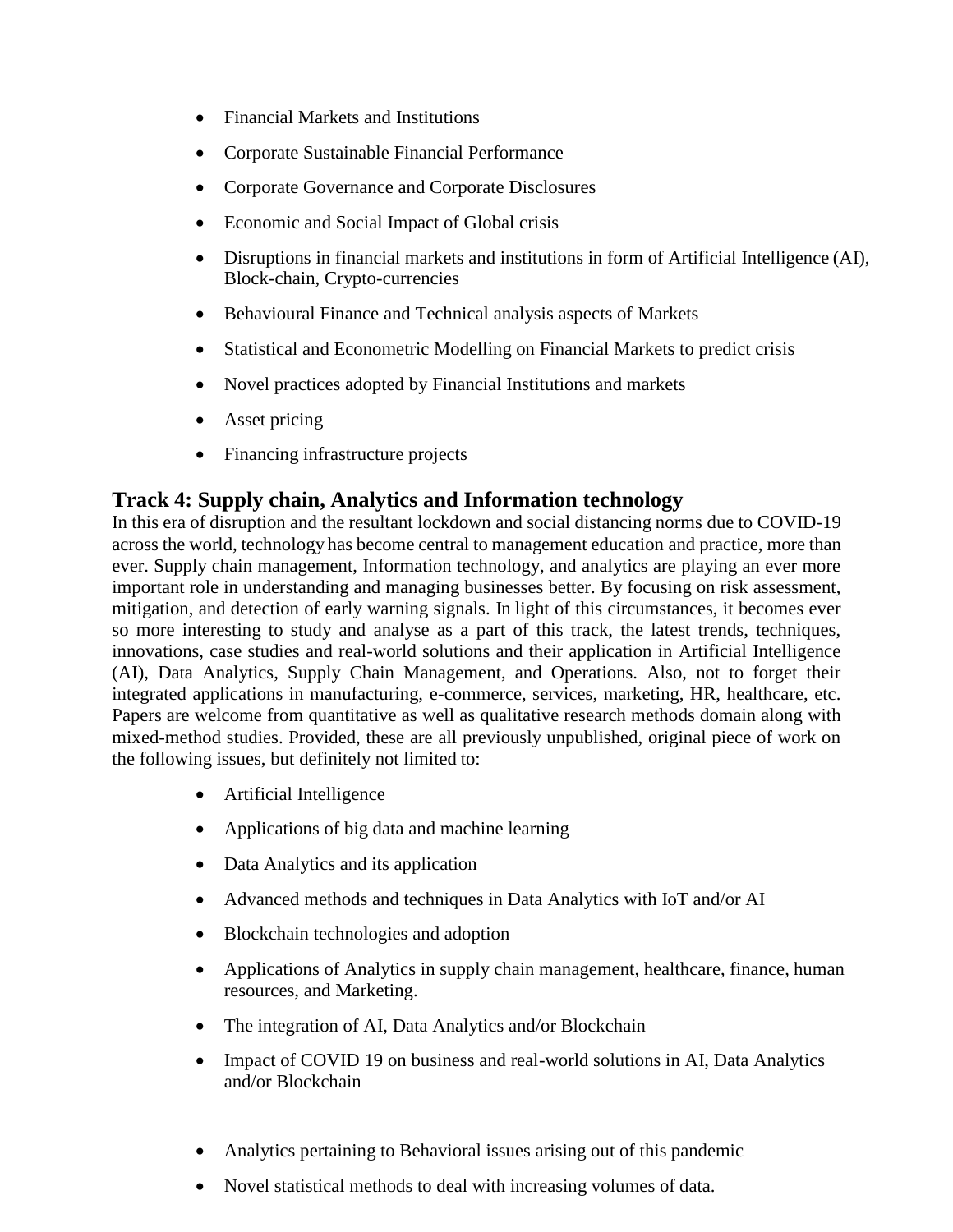- Qualitative aspects of data formulation.
- Supervised, Unsupervised and Semi-Supervised approaches to machine learning across domains

### **Track 5: Changing Phase of Retailing and Marketing during a Global Crisis.**

The global pandemic has disrupted shopping environments, shopper's expectations, shopping behavior and product preferences. Retailers and brands have to focus their complete attention on redefining their business and customer service models across all their channels. Building consumer trust and confidence in customers to enter retail environments is the new core objective of all the functions of retail companies and owners. The Marketing and Retail track aims to identify and comprehend consumer cultures and their consequences on consumer behavior in the context of a global pandemic. Submissions are welcome that seek to offer novel insights into the evolving nature of marketing and retailing in an era of newfound fondness towards social distancing and their effects on consumers' underlying decision-making processes. Submissions are also welcome on how these developments are rapidly bringing about a paradigm shift in the way consumers buy products and services. Papers are welcome from quantitative as well as qualitative research methods domain along with mix method studies. Provided, these are all previously unpublished, original piece of work on the following issues, but definitely not limited to:

- Marketing and Privacy Concerns
- Social Media and National Security
- New Age Advertising
- Challenges in Channel Relationship
- Macro Marketing / Public Policy and Marketing
- Political Marketing
- Sports Marketing
- Destination marketing
- Theme based marketing
- Consumer behavior
- Sustainability marketing
- Challenges in Direct Marketing.
- Retailing and E-commerce
- Rural Marketing
- Green Marketing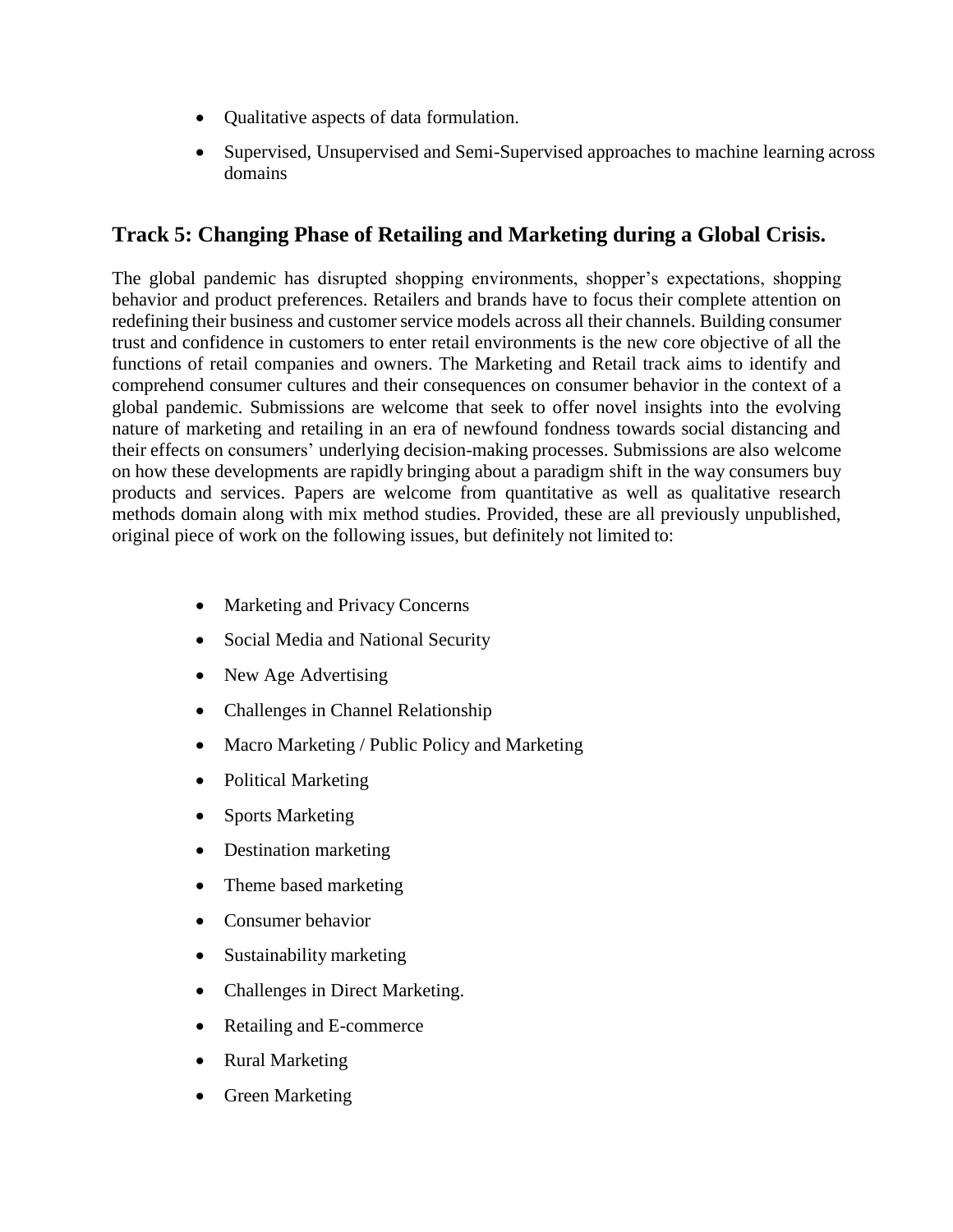#### **Track 6: Strategies, Entrepreneurial Decision and Innovation during and after a Disaster.**

Any kind of disaster impacts property, life, communities and business. Having a far-reaching and a serious impact on business across the world. It also challenges the very essence of entrepreneurial ventures and its behaviour both during and after it's over. Such drastic changes of the business environment do gravely impact the strategic business decisions, actions and behaviour of organisations and people alike. However, a resilient individual, organization or business do look out for a silver lining on the cloud. They seek to convert such challenges into opportunities and organise resources to create business value. Hence, this track is intended to focus on research related to disaster preparedness, planning, hazard and risk assessment, strategic thinking and innovations that drive business disaster recovery systems. Papers are welcome from quantitative as well as qualitative research methods domain along with mix method studies. Provided, these are all previously unpublished, original piece of work on the following issues, but definitely not limited to:

- Risk and Uncertainty in Entrepreneurship
- Business continuity and risk management
- Business Models, strategy and innovation
- Design Thinking and Sustainable Business

**In addition to submissions addressing the conference theme, we also welcome submissions pertaining to any aspect of the very broad field of business: Human Resource, Marketing, Finance, Operations, Infrastructure Development & Management and Business Analytics.**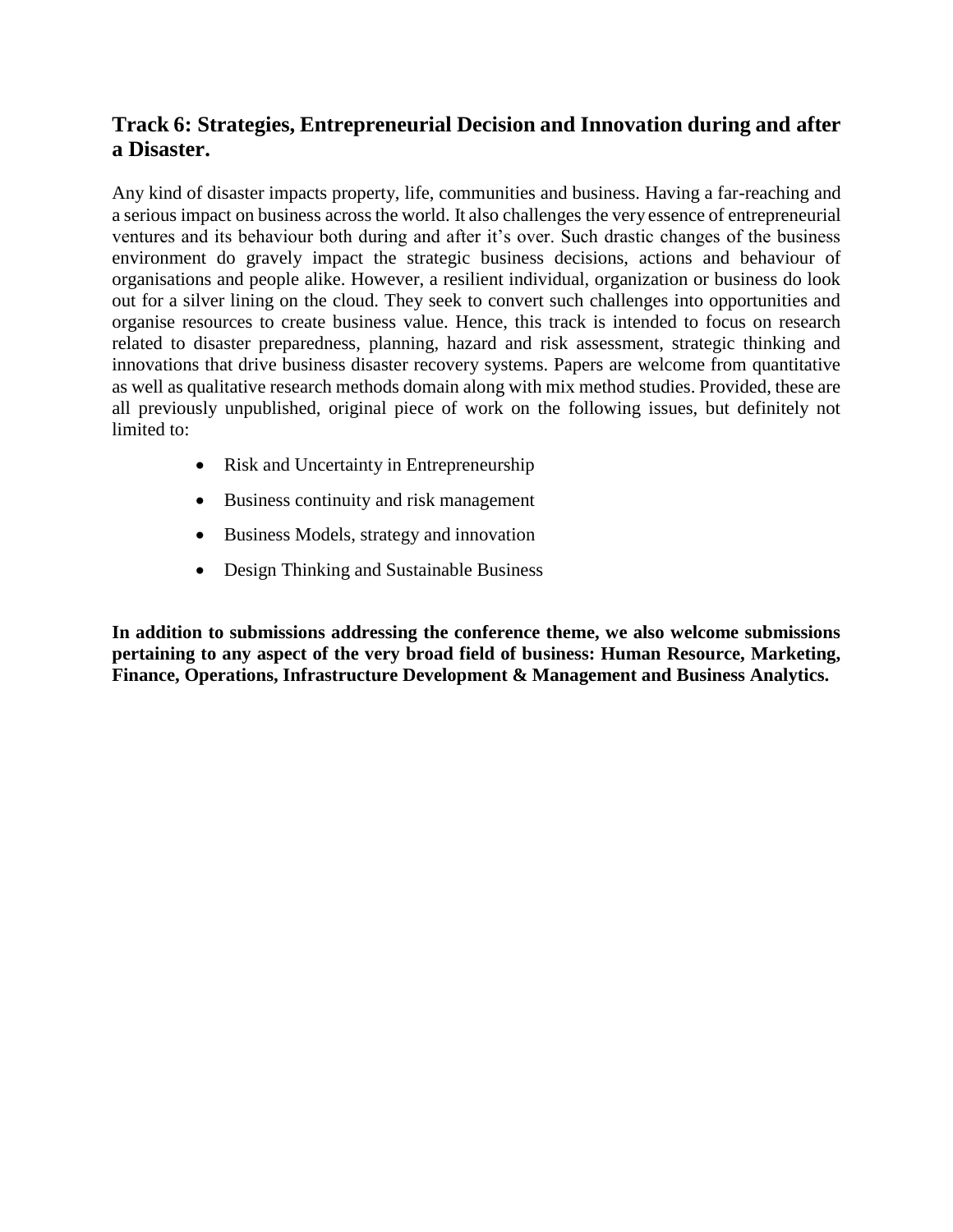#### **Confirmed Speakers:**

Dr. Ajit Patwardhan, Adjunct Faculty, SCMHRD, Pune, India

Dr Sanjit Roy, Associate Professor, University of Western Australia Dr Meena Chavan, Senior Lecturer, **Macquarie Business School, Australia**

Dr. Suneel Kunameneni, Senior Lecturer at Leeds Business School

Dr Vic Matta Associate Professor, Analytics & Information Systems, College of Business, Ohio University Dr. Rameshswar Dubey, Reader-Operations Management, Doctoral School of Management, Liverpool Business School

Dr Sudhir Rana, Faculty, Fortune Institute of International Business, India

#### **Schedule of Deadlines:**

#### Abstract submission: 31<sup>st</sup> May 2020 Notification for acceptance of abstract:  $5<sup>th</sup>$  June 2020 Full Paper Submission: 30<sup>th</sup> June 2020 Notification for acceptance/ rejection/ resubmission ( $1<sup>st</sup>$  Round):  $10<sup>th</sup>$  July 2020 Final Paper Submission:  $20<sup>th</sup>$  July 2020 Notification of final decision: 31<sup>st</sup> July 2020 Pre-Conference Workshop: 17<sup>th</sup> August, 2020 Virtual Conference dates:  $18<sup>th</sup>$  to  $22<sup>nd</sup>$  August 2020 Registration Opens: 5th June 2020 Registration Closes:  $30<sup>th</sup>$  June 2020

#### **Note:**

If you wish your abstract to be published in the compendium or your full paper to be considered for presentation and/or publication as per reviewer's recommendations, you will have to pay the registration fees as applicable for your category before the due date i.e.  $30<sup>th</sup>$  June 2020.

#### **Academic Panel Corporate Panel**

Dr. Prashant Shingare, Director, Vertiv Energy Private Limited

Dr. Ramesh Darbha, Head of India and Asia - Insurance Practice & Consulting Services, Capgemini India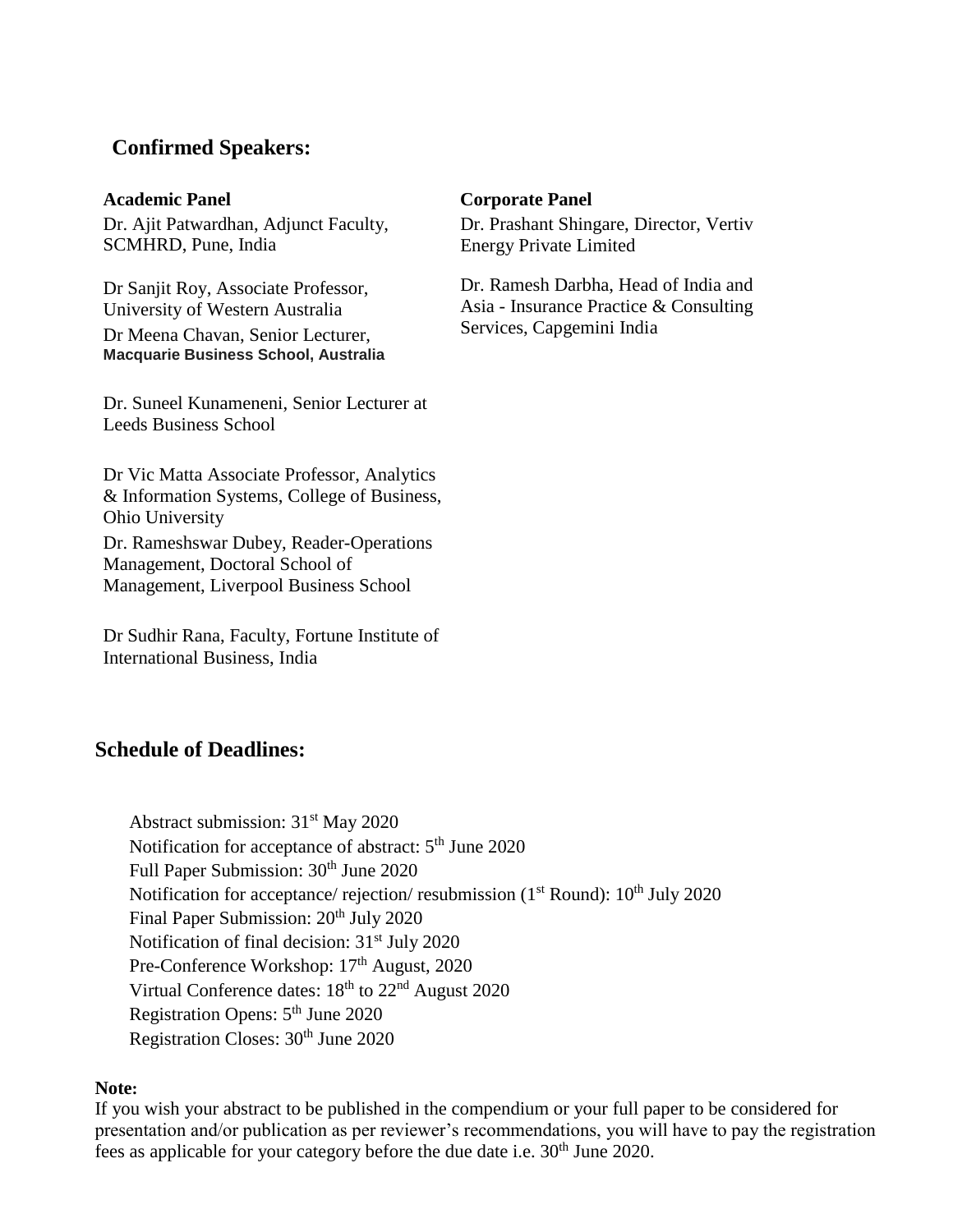#### **Guidelines for Abstract Submission**

- The acceptable word range for the abstract is 150-200 words. The revisions prescribed by the reviewers at this stage should be incorporated during the full submission of the paper.
- We encourage the author to send an **informative and structured abstract as per thefollowing template:**
	- **1. [Article title]**
	- **2. Author Details: Name, Designation, Email Address and Affiliation of all authors**
	- **3. Structured Abstract:**
		- · **Purpose**
		- · **Proposed Design/Methodology/Approach**
		- · **Findings (If any)**
		- · **Practical/Theoretical implications**
			- · **Originality/value**
	- **4. Keywords: Minimum 3 and Maximum 5**

### **Guidelines for Full Paper Submission**

- All manuscripts should be submitted in MS Word format only.
- $\bullet$  The acceptable word range for the full paper is  $6000 8000$  words, excluding references. The manuscripts which do not meet this word limit will be sent back to the author(s) to be revised.
- The manuscript should be checked for grammar and language errors.
- All contributors included in your paper should be properly acknowledged with referencing and citations. APA referencing style is the accepted style of referencing.
- Font should be Times New Roman, size 12, double spaced, and left-aligned.
- Tables, figures, and images should be properly named and of good quality
- **The paper should be submitted along with a Plagiarism Report. Similarity Index of the same should be up to 10% only.**

### **Benefits of Participation**

- o First author/ Presenter will be awarded an E-certificate. All co-authors who want to get an Ecertificate will be charged an additional nominal amount (per paper) as indicated in the Registration Fee section.
- o All conference abstracts will be published in an E-Proceeding in the form of a Compendium
- o Selected authors will be invited to elaborate on their research topic and submit the results to journals of high repute for review and potential publication.

### **SCMHRD's Double Blind Peer Review Process**

 SCMHRD's double-blind peer review process will be conducted by the Conference Scientific Committee.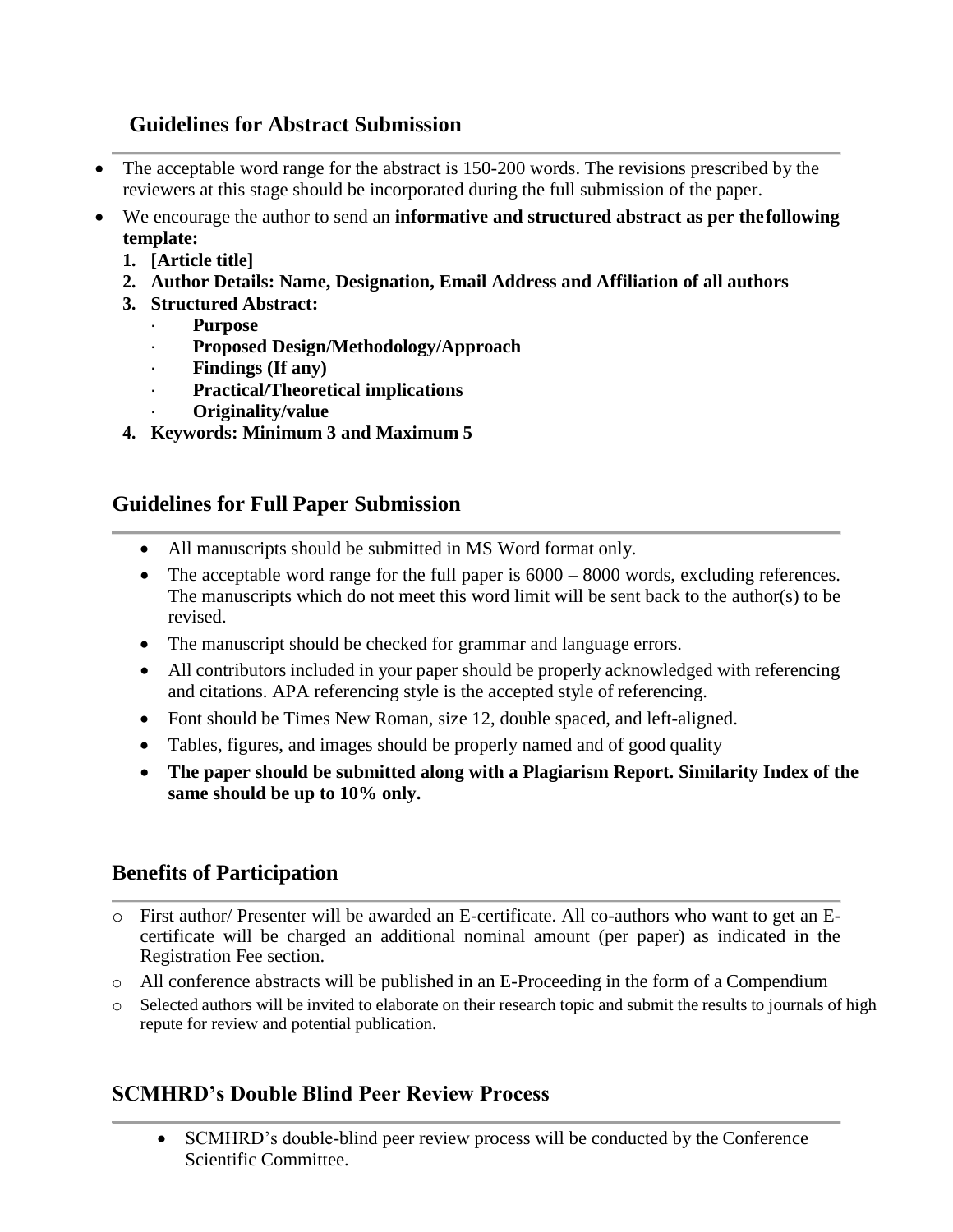- Scientific Committee Members are established academics who have previous peer review experience.
- Notices of acceptance or rejection of the paper will be sent to the author with reviewer's comments.

**Submissions should be done through Easy Chair link only** [https://easychair.org/conferences/?conf=steamconference2020.](https://easychair.org/conferences/?conf=steamconference2020) All queries related to the conference can be e-mailed to [s-team@scmhrd.edu](mailto:s-team@scmhrd.edu)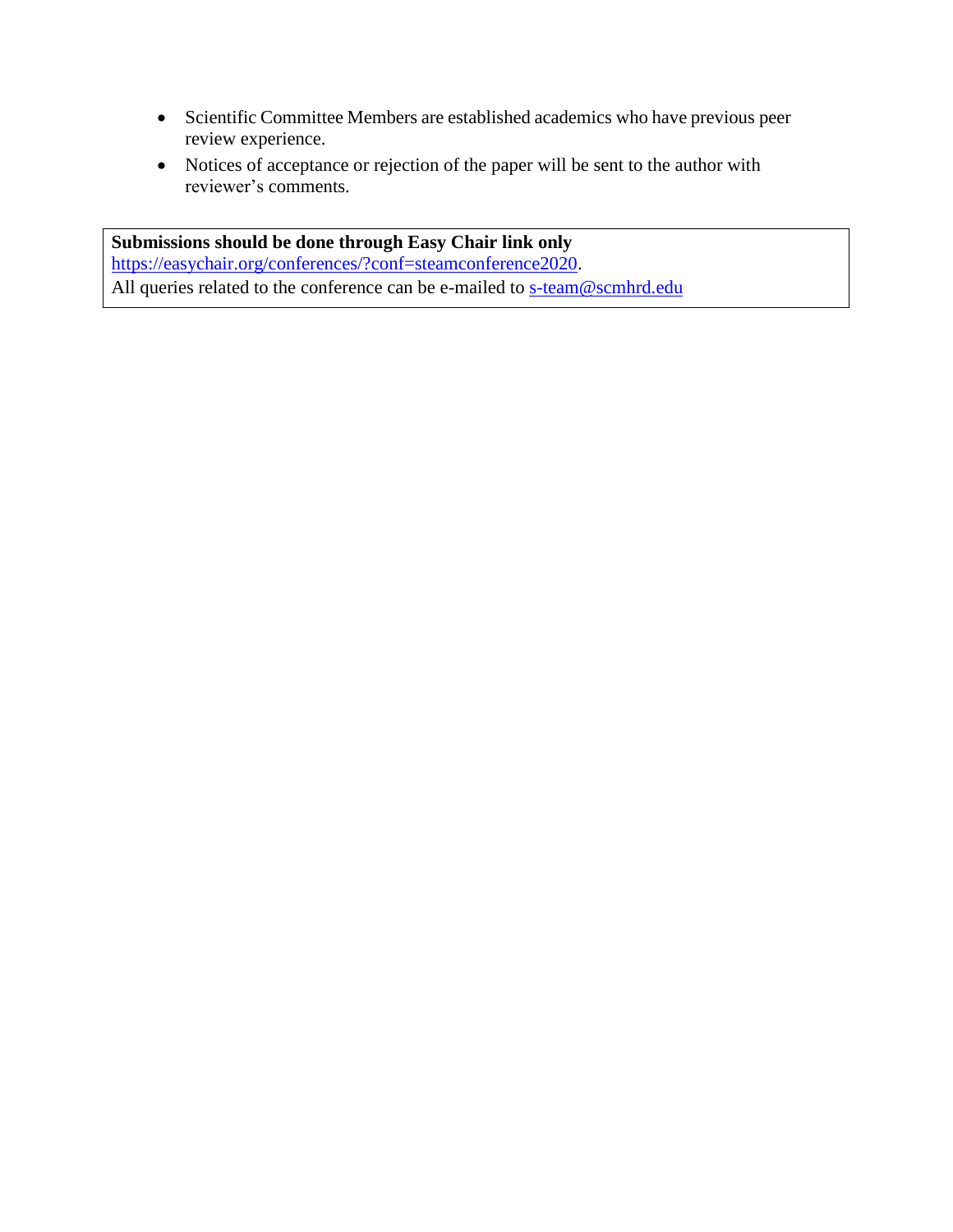#### **SCMHRD's Scientific Committee**

#### **Members from SIU and SCMHRD**

- Dr. Abhishek Behl, Adjunct Faculty, SCMHRD, Pune, India
- Dr. Ajit Patwardhan, Adjunct Faculty, SCMHRD, Pune, India
- Dr. Aradhana Gandhi, Professor, SCMHRD, Pune, India
- Dr. Dipasha Sharma, Assistant Professor, SCMHRD, Pune, India
- Dr. Dipak Tatpuje, Head, Research Projects, Symbiosis International University
- Dr. Gauri Joshi, Teaching Associate, SCMHRD, Pune, India
- Dr. Gurudas Nulkar, Adjunct Faculty, SCMHRD, Pune, India
- Dr. K Rajagopal, Associate Professor, SCMHRD, Pune, India
- Dr. Kedar Bhagwat, Adjunct Faculty, SCMHRD, Pune, India
- Dr. Manish Sinha, Associate Professor, SCMHRD, Pune, India
- Dr. Manoj Hudnurkar, Professor, SCMHRD, Pune, India
- Dr. Pankaj Sharma, Associate Professor, SCMHRD, Pune, India
- Dr. Pooja Sharma, Assistant Professor, SCMHRD, Pune, India
- Dr. Rahul Hiremath, Assistant Professor, SCMHRD, Pune, India
- Dr. Sanjay Pohekar, Professor and Head of Research Programme, Symbiosis International University
- Dr. Vinita Sinha, Professor, SCMHRD, Pune, India
- Dr. Yogesh Patil, Professor and Head Research & Publications at the Symbiosis Centre for Research and Innovation

#### **Members from Corporates and Premier Educational Institutions**

- Dr. Akhilesh Bajaj, Chapman Professor of Computer Information Systems, The University of Tulsa
- Dr. Prashant Shingare, Director, Vertiv Energy Private Limited
- Dr. Markus Löcher, Professor, Berlin School of Economics and Law
- Dr. Harsh Jha, Newcastle University Business School, UK
- Dr Meena Chavan, Senior Lecturer, **Macquarie Business School, Australia**
- Dr. Ramesh Darbha, Head of India and Asia Insurance Practice & Consulting Services, Capgemini India,
- Dr. Rameshswar Dubey, Reader-Operations Management, Doctoral School of Management, Liverpool Business School
- Dr. Sanjit Roy, Associate Professor, University of Western Australia
- Dr Shailesh Kasande, CEO & Group Director, Suryadatta Group of Institutes, Pune, India
- Dr. Siva Sriraman, Professor, Mumbai University, India
- Dr Sudhir Rana, Faculty, Fortune Institute of International Business, India
- Dr. Suneel Kunameneni, Senior Lecturer at Leeds Business School
- Dr Yogesh Dwivedi, Professor of Digital Marketing and Innovation, Swansea University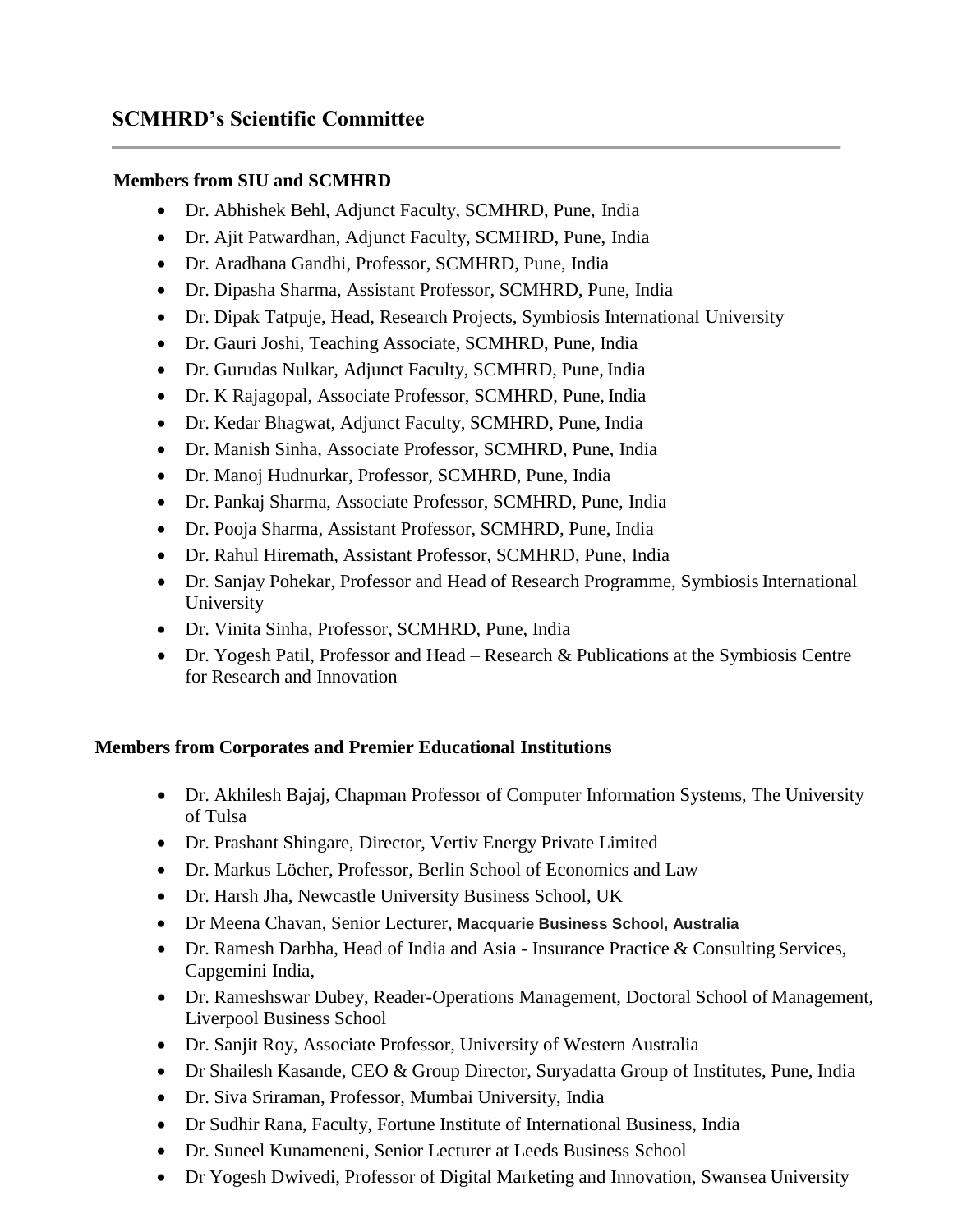### **Registration fees:**

| <b>Type of Participant</b>                                                                              | Fees (in INR)                                                                                              |  |
|---------------------------------------------------------------------------------------------------------|------------------------------------------------------------------------------------------------------------|--|
| Faculty, Students and Research Scholars of<br><b>SCMHRD</b>                                             | 5000 (Principal Presenter/ $1st$ Author) + 1000<br>(for every participant who wants an E-<br>certificate)  |  |
| Faculty, Students and Research Scholars of<br>other institutes of Symbiosis International<br>University | 6000 (Principal Presenter/ $1st$ Author) + 1000<br>(for every participant who wants an E-<br>certificate)  |  |
| Academicians/Students of other Academic<br>Institutes                                                   | 7500 (Principal Presenter/ $1st$ Author) + 1000<br>(for every participant who wants an E-<br>certificate)  |  |
| <b>Corporate Participants</b>                                                                           | 10000 (Principal Presenter/ $1st$ Author) +<br>1000 (for every participant who wants an E-<br>certificate) |  |
|                                                                                                         | Fees (in USD)                                                                                              |  |
| <b>International Participants</b>                                                                       | 100 (Principal Presenter/ $1st$ Author) + 25<br>(for every participant who wants an E-<br>certificate)     |  |
| Fees only for attending the conference along<br>with pre-conference workshop.                           | Rs.3000                                                                                                    |  |

### **Payment Mode of Registration Fees:**

Payment Mode through Easebuzz. This link will be sent to authors whose abstract is accepted.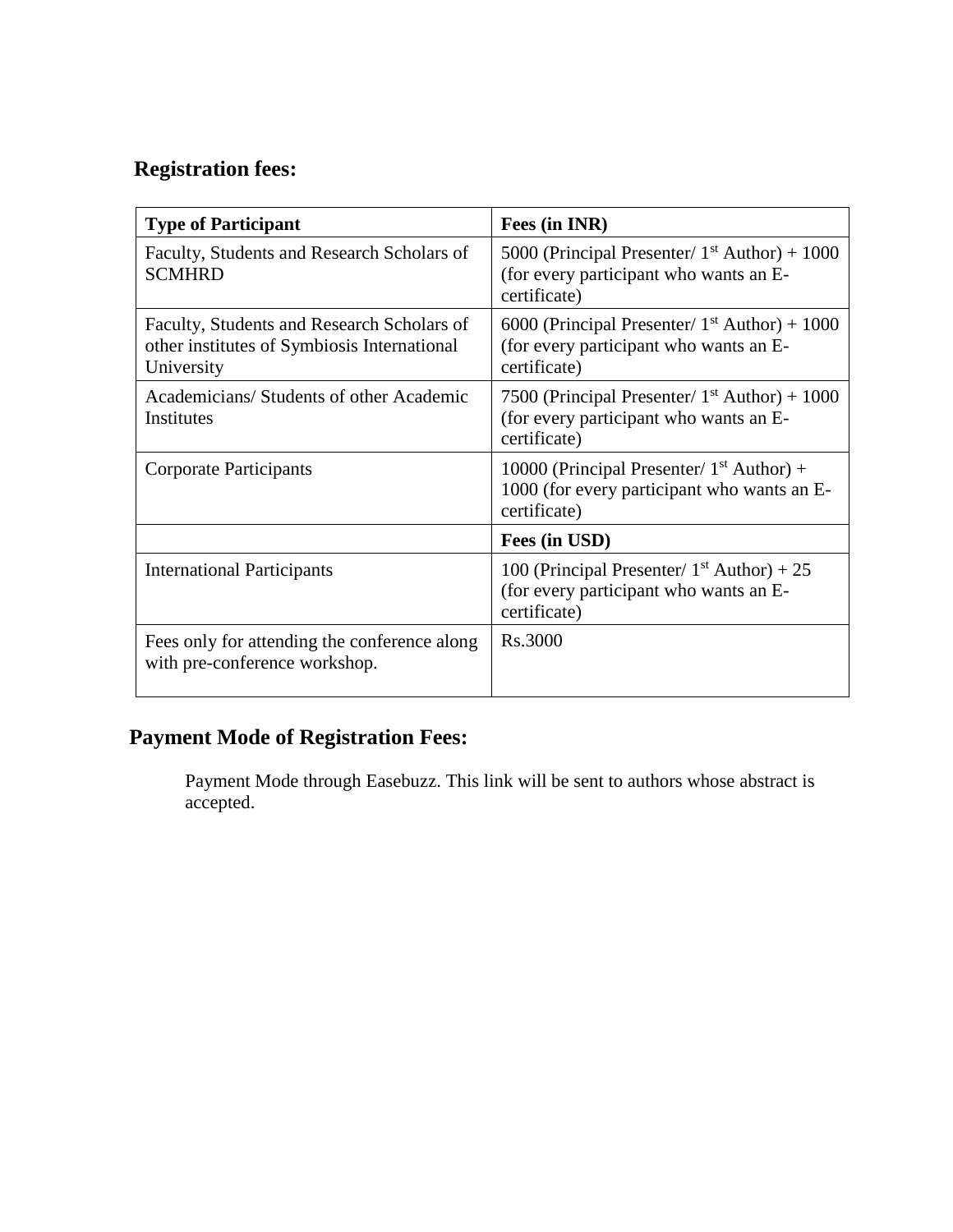## **Conference Organizing Committee:**

| <b>Member</b>           | <b>Designation</b>             |
|-------------------------|--------------------------------|
|                         |                                |
| Dr. Pratima Sheorey     | Director, SCMHRD               |
| Dr. Netra Neelam        | Deputy Director, SCMHRD        |
| Dr. Manoj Hudnurkar     | Professor, Operations, SCMHRD  |
| Dr. Aradhana Gandhi     | Professor, Marketing, SCMHRD   |
| Dr. Sonali Bhattacharya | Head, IQAC                     |
| Dr. Abhishek Behl       | <b>Adjunct Faculty, SCMHRD</b> |
| Col. Kiran Kanade       | Administrative Officer, SCMHRD |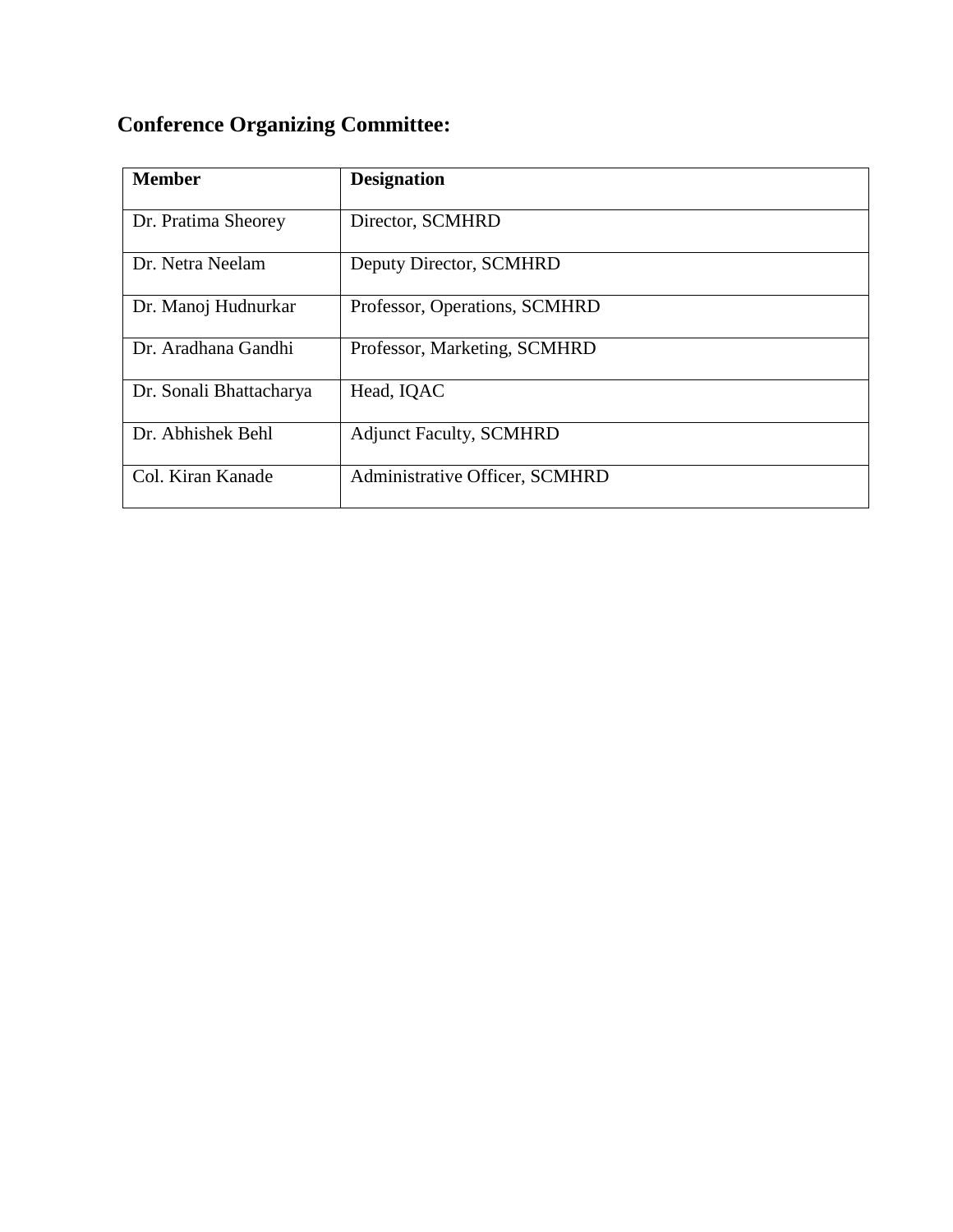| <b>S-TEAM 2020 Conference Schedule</b>              |                                                                                                                                                                                    |                                                                                       |  |  |  |
|-----------------------------------------------------|------------------------------------------------------------------------------------------------------------------------------------------------------------------------------------|---------------------------------------------------------------------------------------|--|--|--|
|                                                     |                                                                                                                                                                                    |                                                                                       |  |  |  |
| Day 1 (17.8.2020) Monday - Pre- Conference Workshop |                                                                                                                                                                                    |                                                                                       |  |  |  |
| <b>Time</b>                                         | <b>Resource Person</b>                                                                                                                                                             | <b>Topic</b>                                                                          |  |  |  |
| $9:30-4:15$                                         | Dr. P. Murugan, University of Hyderabad                                                                                                                                            | Mediation and Moderation Analysis                                                     |  |  |  |
|                                                     | Day 2 (18.8.2020) Tuesday                                                                                                                                                          |                                                                                       |  |  |  |
| $11:00 AM -$<br>1:30 PM                             | <b>Parallel Tracks (Research Paper Presentation)</b>                                                                                                                               |                                                                                       |  |  |  |
|                                                     | <b>Inaugaration and Plenary Session</b>                                                                                                                                            |                                                                                       |  |  |  |
| $2:00$ PM -<br>$2:30$ PM                            | Dr. Rameshwar Dubey, Reader-Operations Management, Doctoral<br>School of Management<br>Liverpool Business School, United Kingdom.                                                  | Role of Big Data Analytics in shaping<br>supply chains: Learning from COVID-<br>19    |  |  |  |
| 2:30 PM -<br>3:00 PM                                | Dr. Prashant Shingare, Director Business Development<br>Vertiv Energy Private Limited                                                                                              | Technology Trends and Future<br>Renewable Energy Power Electronics<br>Market in India |  |  |  |
| 3:15 PM -<br>4:45 PM                                | <b>Parallel Tracks (Research Paper Presentation)</b>                                                                                                                               |                                                                                       |  |  |  |
|                                                     | Day 3 (19.8.2020) Wednesday                                                                                                                                                        |                                                                                       |  |  |  |
|                                                     | <b>Plenary Session</b>                                                                                                                                                             |                                                                                       |  |  |  |
| $9:30 AM -$<br>10:30 AM                             | Dr Akhilesh Bajaj, Professor of CIS Chapman Endowed Chair of<br>CIS, The University of Tulsa, United States.                                                                       | Corporate Social Responsibility: A<br>Framework                                       |  |  |  |
| $9:30 AM -$<br>10:30 AM                             | Dr Brett Trusko, President and CEO at The International Association<br>of Innovation Professionals, Data Scientist, Remote Working Expert,<br><b>Executive Coach in Innovation</b> | <b>Innovation Management</b>                                                          |  |  |  |
| $11:00 AM -$<br>1:30 PM                             | <b>Parallel Tracks (Research Paper Presentation)</b>                                                                                                                               |                                                                                       |  |  |  |
|                                                     | <b>Plenary Session</b>                                                                                                                                                             |                                                                                       |  |  |  |
| $2:00PM$ to<br>2:30PM                               | Dr. Ajit Patwardhan, Consultant and Corporate Management Expert,<br>World Bank.                                                                                                    | Risk Management of Infrastructure<br>Projects During COVID 19 Pandemic                |  |  |  |
| $2:30$ PM $-$<br>3:00 PM                            | Dr. Suneel Kunamaneni, Senior Lecturer in Innovation Management,<br><b>LEEDS Business School.</b>                                                                                  | Entrepreneurship in a challenging global<br>economy                                   |  |  |  |
| 3:15 PM -<br>4:45 PM                                | <b>Parallel Tracks (Research Paper Presentation)</b>                                                                                                                               |                                                                                       |  |  |  |
| 4:30 PM -<br>5:30 PM                                | Dr. Vic Matta, Associate Professor, Analytics & Information Systems,<br>College of Business, Ohio University                                                                       | <b>Strategic Use of Analytics</b>                                                     |  |  |  |
| Day 4 (20.8.2020) Thursday                          |                                                                                                                                                                                    |                                                                                       |  |  |  |
| <b>Plenary Session</b>                              |                                                                                                                                                                                    |                                                                                       |  |  |  |
| $9:30 AM -$<br>10:30 AM                             | Naresh Pinsetti, President - Corporate Governance<br>Deepak Fertilizers and Petrochemicals Corporation Limited                                                                     | Employee Engagement during times of<br>Crisis                                         |  |  |  |
| 11:00 AM -<br>1:30 PM                               | <b>Parallel Tracks (Research Paper Presentation)</b>                                                                                                                               |                                                                                       |  |  |  |
| <b>Plenary Session</b>                              |                                                                                                                                                                                    |                                                                                       |  |  |  |
| 2:00 PM -<br>3:00 PM                                | Dr. Sanjit Roy, Associate Professor, The University of Western<br>Australia.                                                                                                       | Role of artificial intelligence in services                                           |  |  |  |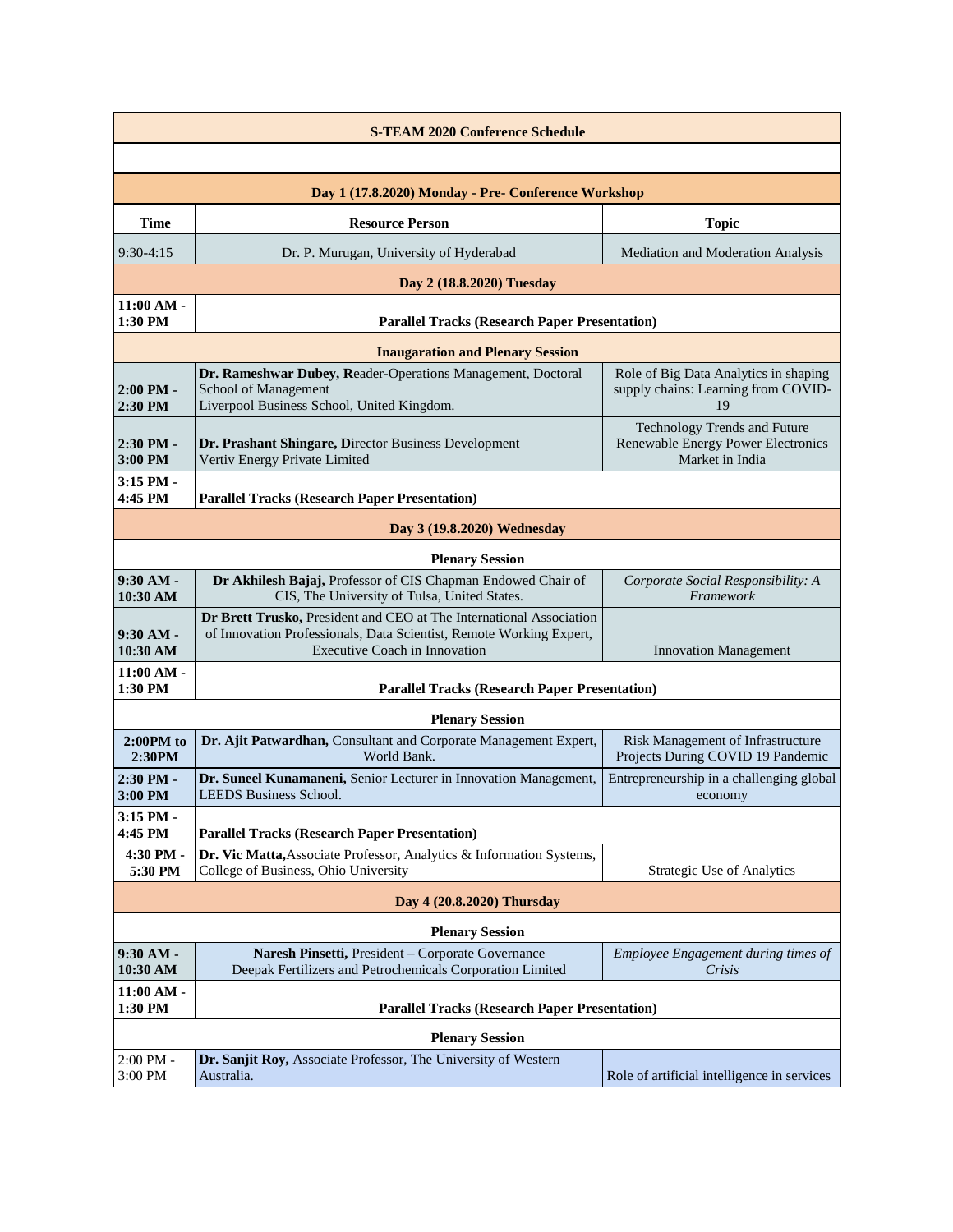| $3:15$ PM -<br>4:45 PM                                                         | <b>Parallel Tracks (Research Paper Presentation)</b>                                                |                                                                  |  |  |  |  |
|--------------------------------------------------------------------------------|-----------------------------------------------------------------------------------------------------|------------------------------------------------------------------|--|--|--|--|
| Day 5 (21.8.2020) Friday                                                       |                                                                                                     |                                                                  |  |  |  |  |
| <b>Plenary Session</b>                                                         |                                                                                                     |                                                                  |  |  |  |  |
| $9:30 AM -$<br>10:30 AM                                                        | <b>Dr Shaphali Gupta, Professor of Marketing MICA Ahemdabad</b>                                     | Assessing the Innovation Potential of<br><b>Emerging Markets</b> |  |  |  |  |
| $11:00 AM -$<br>1:30 PM                                                        | <b>Parallel Tracks (Research Paper Presentation)</b>                                                |                                                                  |  |  |  |  |
| <b>Plenary Session</b>                                                         |                                                                                                     |                                                                  |  |  |  |  |
| $2:00$ PM -<br>$3:00$ PM                                                       | <b>Dr Harsh Jha, Lecturer</b> (Assistant Professor) at the Newcastle<br>University Business School. | Enhancing Qualitative Research in<br><b>Social Sciences</b>      |  |  |  |  |
| $3:15$ PM -<br>4:45 PM<br><b>Parallel Tracks (Research Paper Presentation)</b> |                                                                                                     |                                                                  |  |  |  |  |
| Day 6 (22.8.2020) Saturday                                                     |                                                                                                     |                                                                  |  |  |  |  |
| $3:00$ PM $-$<br>4:00 PM                                                       | <b>Valedictory Ceremony &amp; Announcement of Best Paper Awards</b>                                 |                                                                  |  |  |  |  |
| <b>S-TEAM 2020</b>                                                             |                                                                                                     |                                                                  |  |  |  |  |